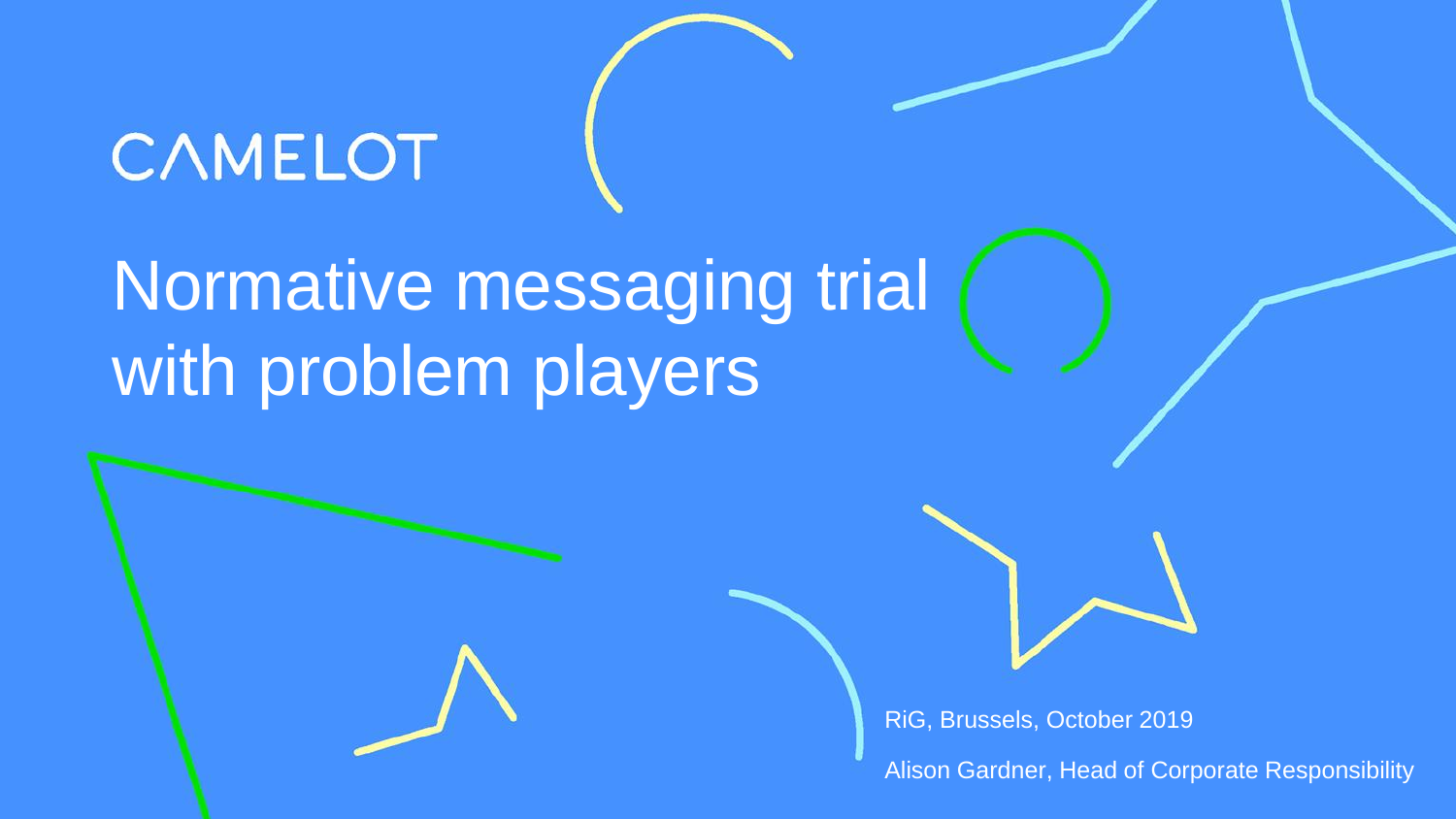#### Addiction is very powerful

- Addictive substances and behaviours intensely activate brain **pathways of reward** and reinforcement, many of which involve the neurotransmitter **dopamine**
- Dopamine changes the brain on a **cellular level**, commanding the brain to **"do it again"**
- **Craving increases**, as **the body adapts** to the reward' presence

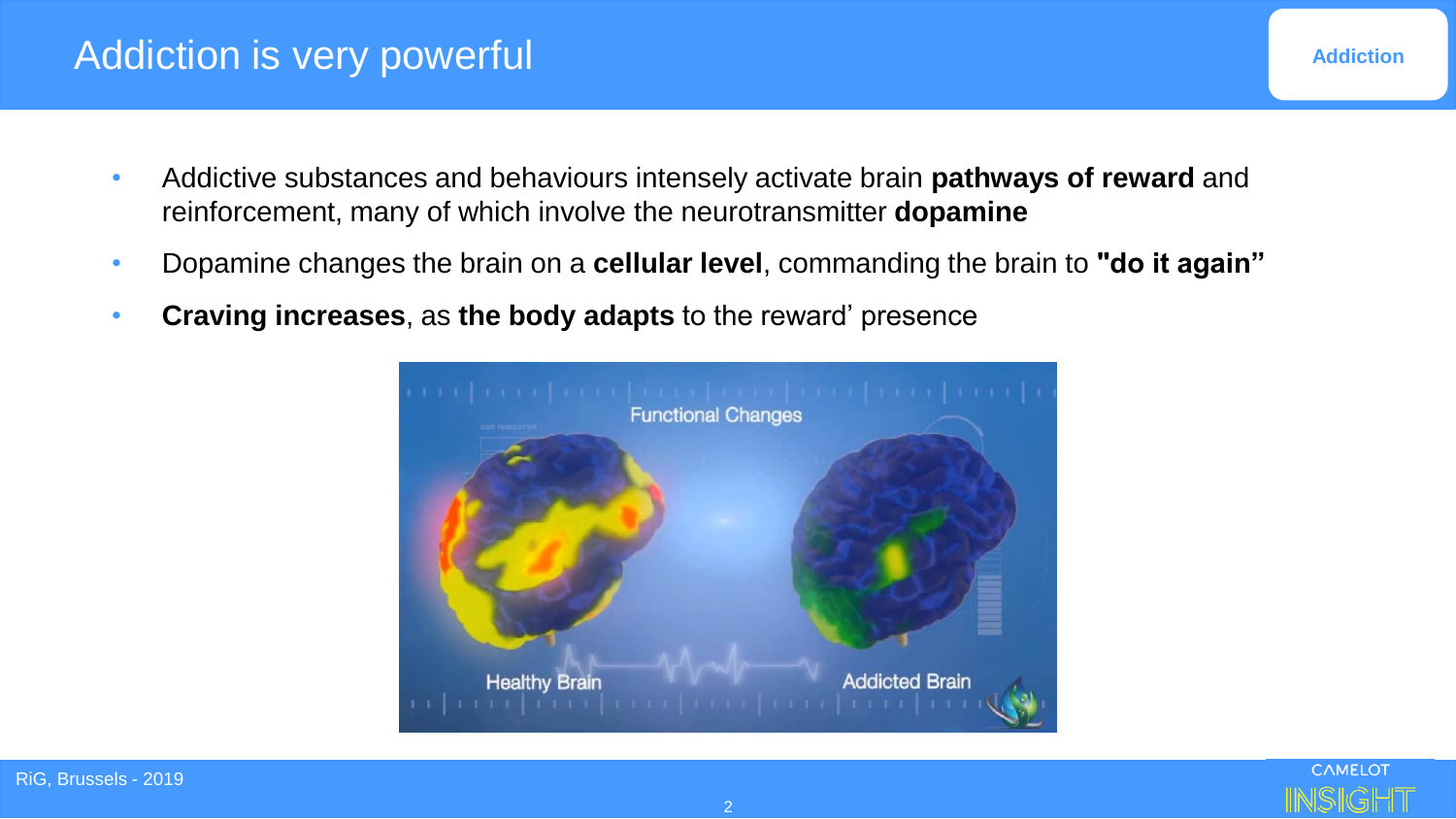### Thinking mechanisms – System 1 and System 2



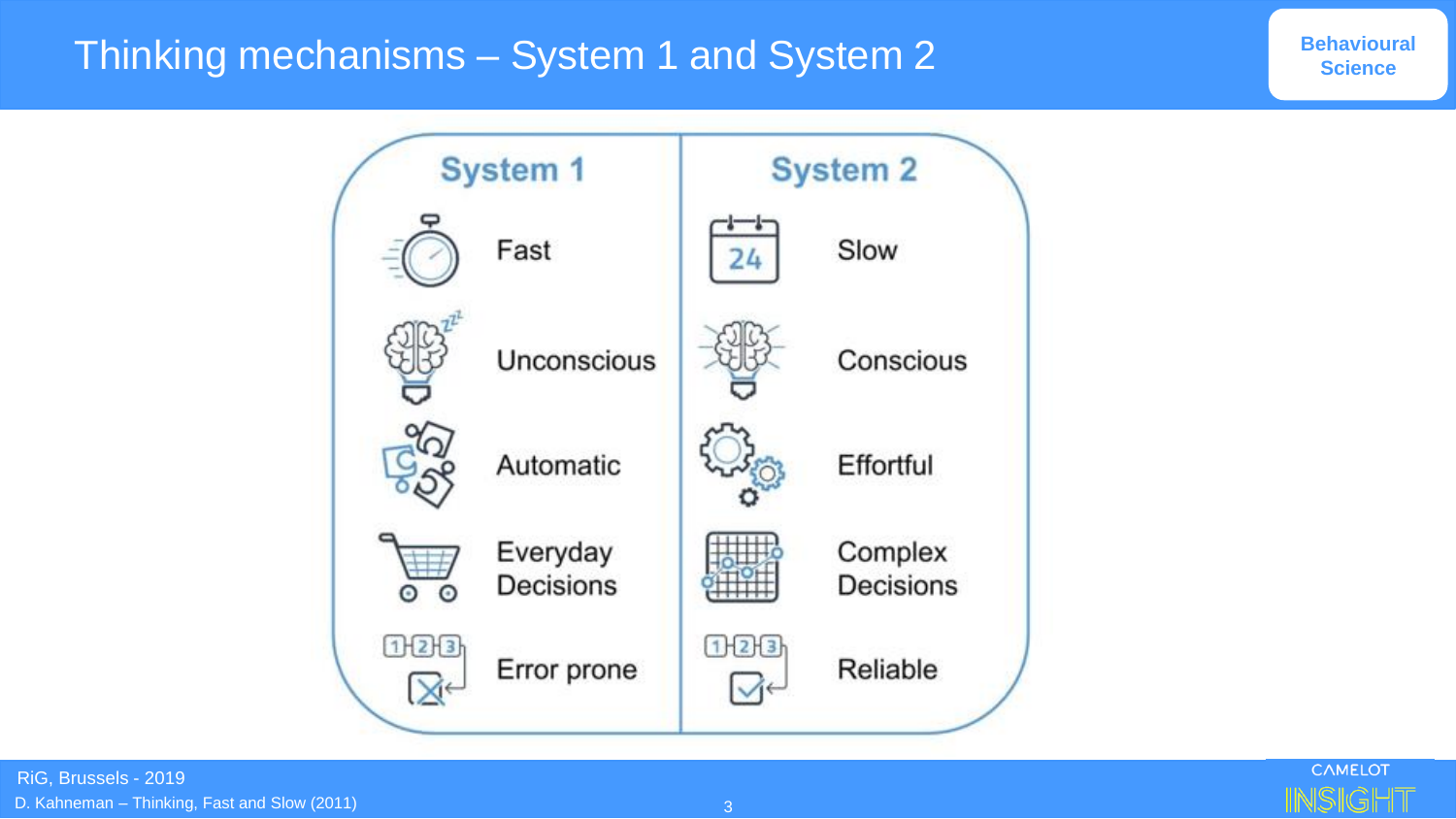**Current thinking on problem play interventions targets mainly System 2 of the brain Habits/addiction governed by System 1, so interventions should primarily target System 1**

#### **SYSTEM 1**

- **Emotional** and **instinctive** decision making deeply rooted in our brain, require no cognitive effort
- Strong **incentives**  addiction is very powerful
- **System 1** activated System 1 is very powerful
- Limited **cognitive resources**
- Limited **attention**
- System 1 interventions have been proven **successful** in other industries
- And there is some preliminary evidence that it might be proven successful in the **gambling** industry as well

#### **SYSTEM 2**

- Rely on **conscious, self-reflective** behavior
- Most common types of **RG intervention** are linked to System 2, for example:
- **Self-exclusion programs** a pre-commitment intervention
- **Setting gambling limits** in a non-emotional state
- **Cognitive distortions correction** requires rational thought
- **Education & Information**  conscious and considered

RiG, Brussels - 2019

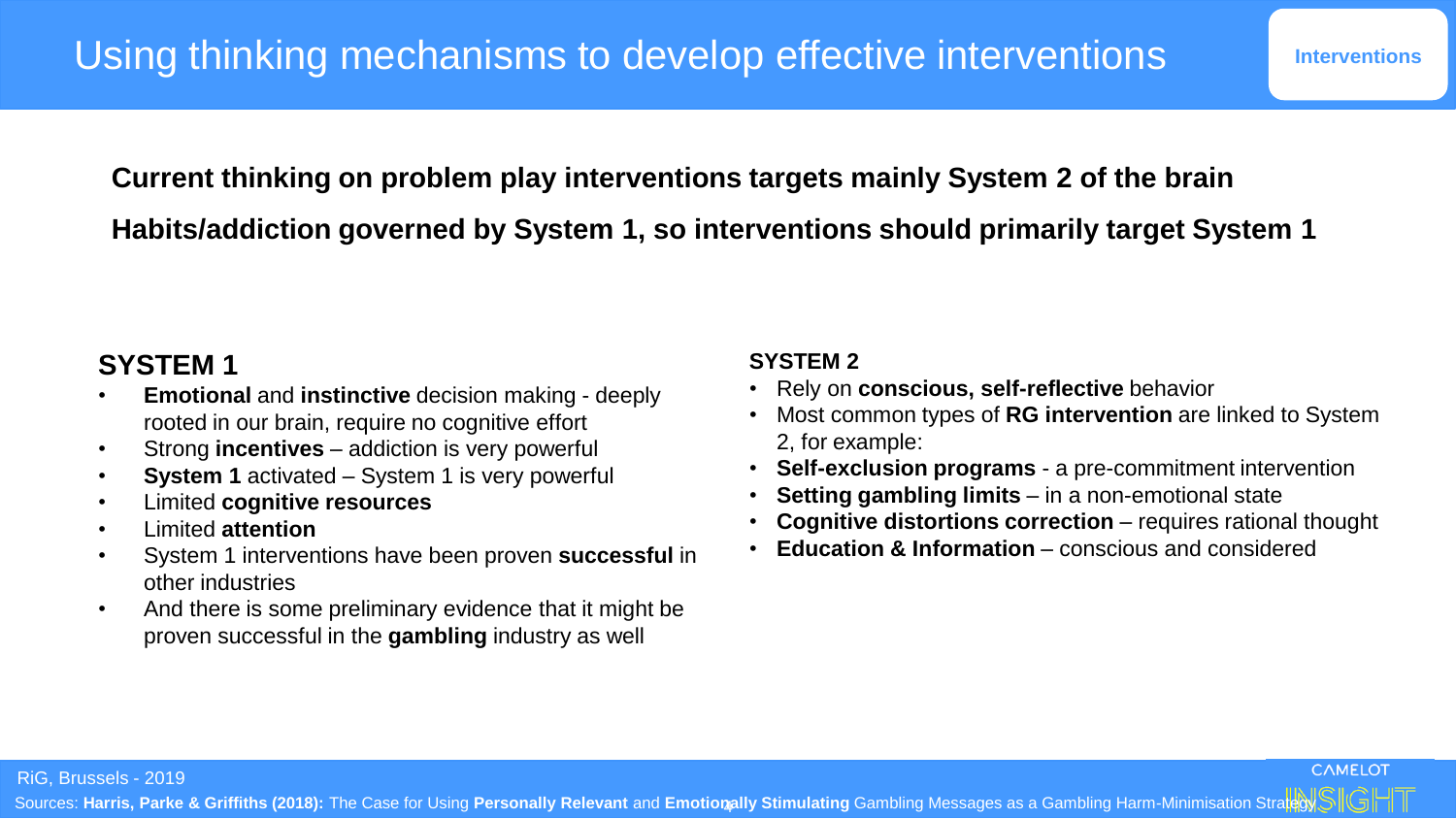#### We are greatly influenced by others



Therefore, among the most successful System 1 interventions are messages that highlight social norms – what others are doing.

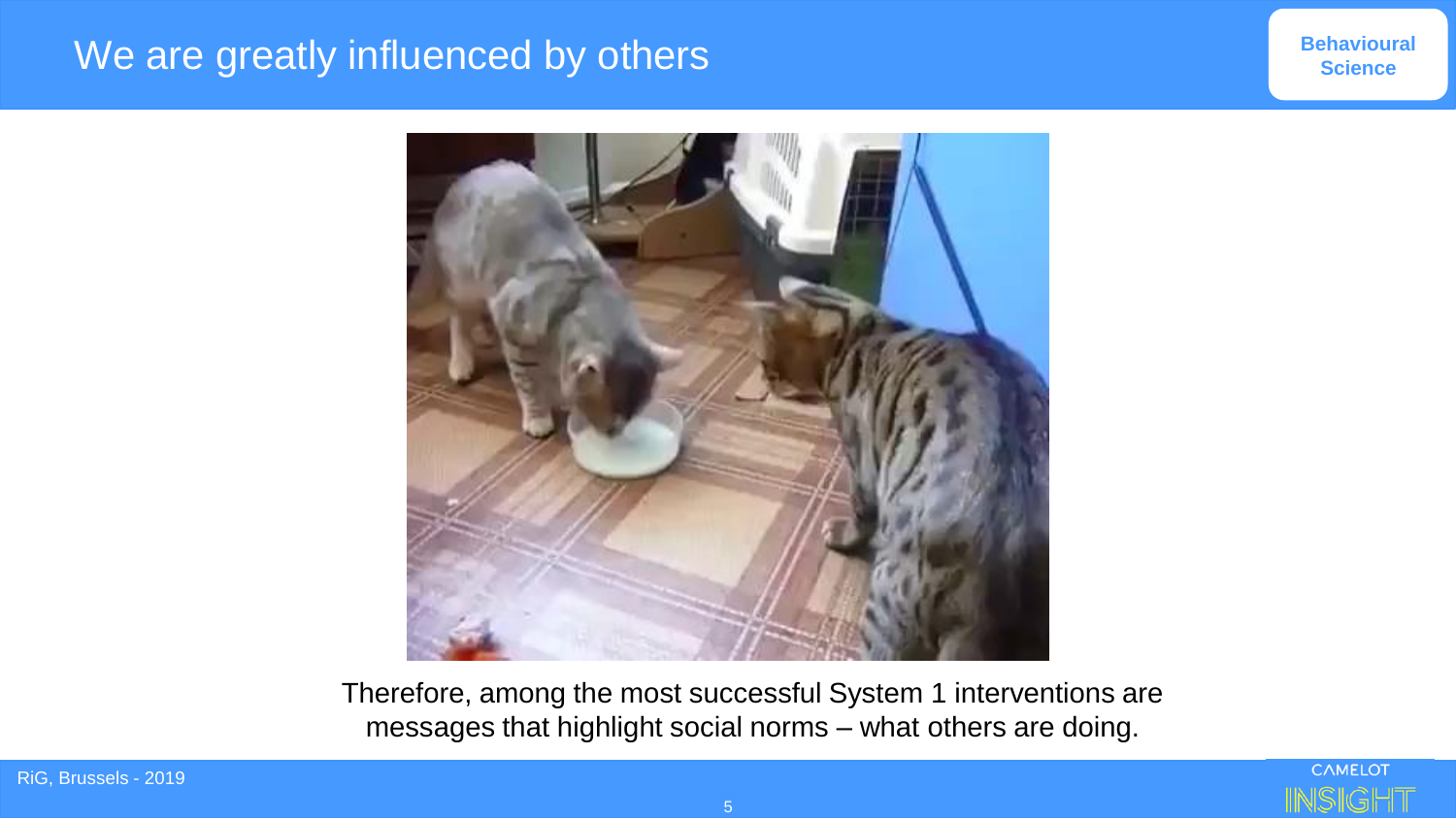## We tend to conform to the majority view



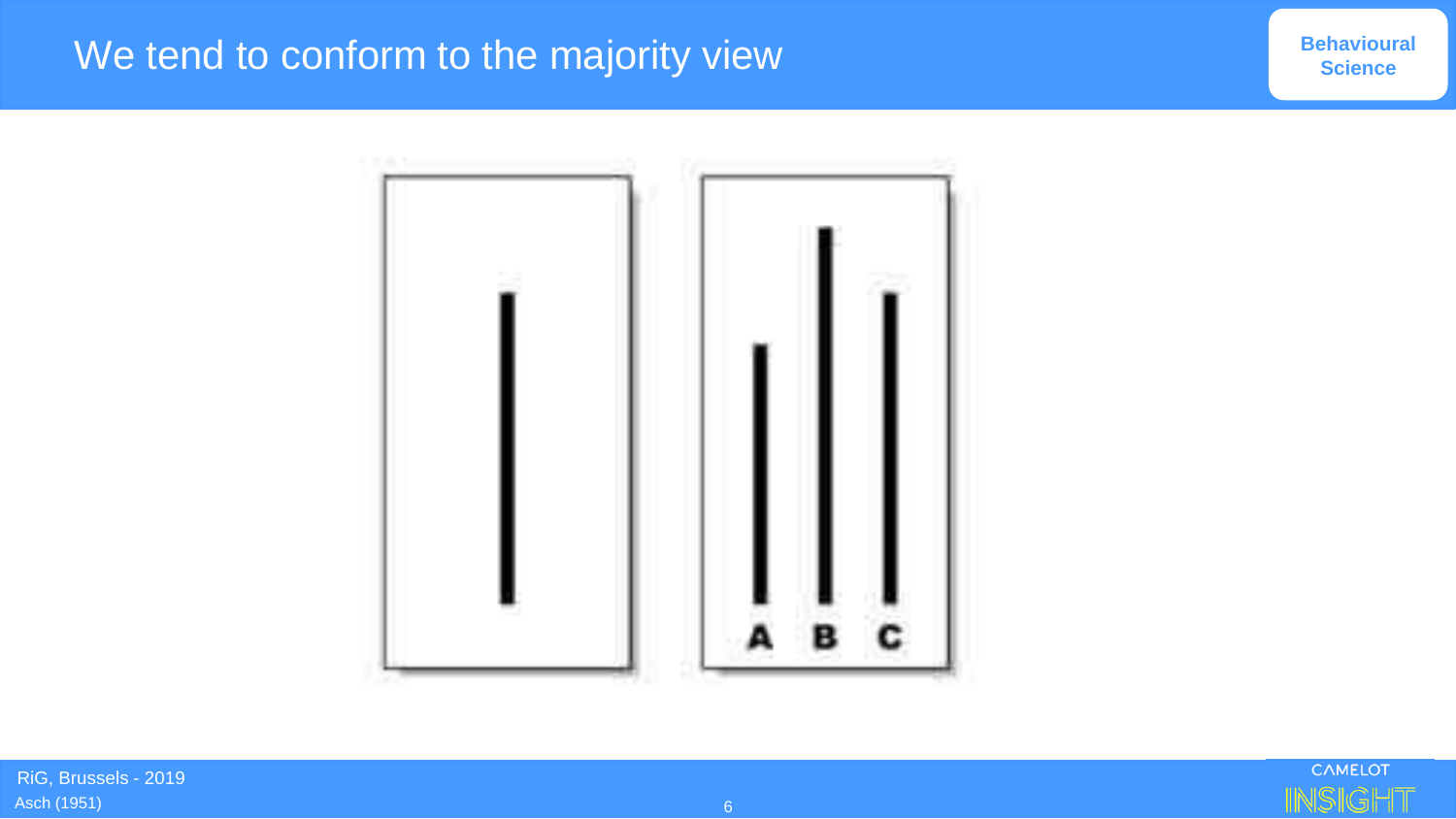#### Social norms interventions produce positive effects

- Information on social norms were shown to induce people to:
	- conserve **energy** (through re-use of hotel towels, Goldstein et al, 2008)
	- vote (Gerber & Rogers, 2009)
	- stop **littering** (Cialdini et al, 1990)
	- increase **seatbelt use** (Perkins & Linkenbach, 2004)
	- reduce **smoking** (Hancock & Henry, 2003)
	- reduce **drinking and driving** (Hellstrom, 2004)
	- promote **abstinence and moderate drinking** among college/university students (Haines & Spear, 1996)
	- reduce **HIV risk behaviours** (Chernoff & Davison, 2005)

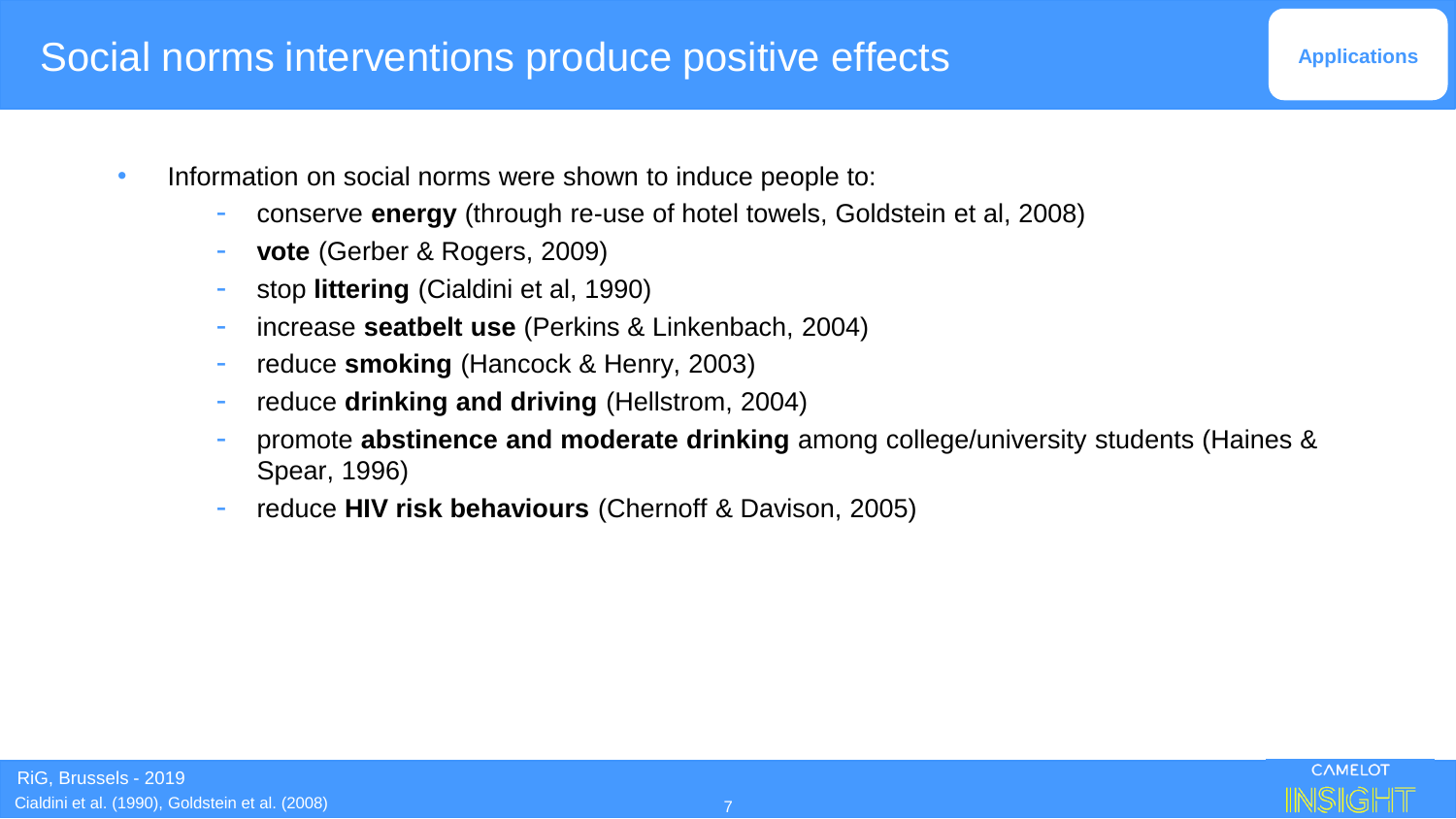#### Normative messages save the planet I

#### **Applications**



- **Guests more likely** to recycle their towels
- The effect even stronger when the social norm mentions **"***75% of your fellow guests have participated in our reuse and recycle program. If you would like to join your fellow guests please reuse your towels"*

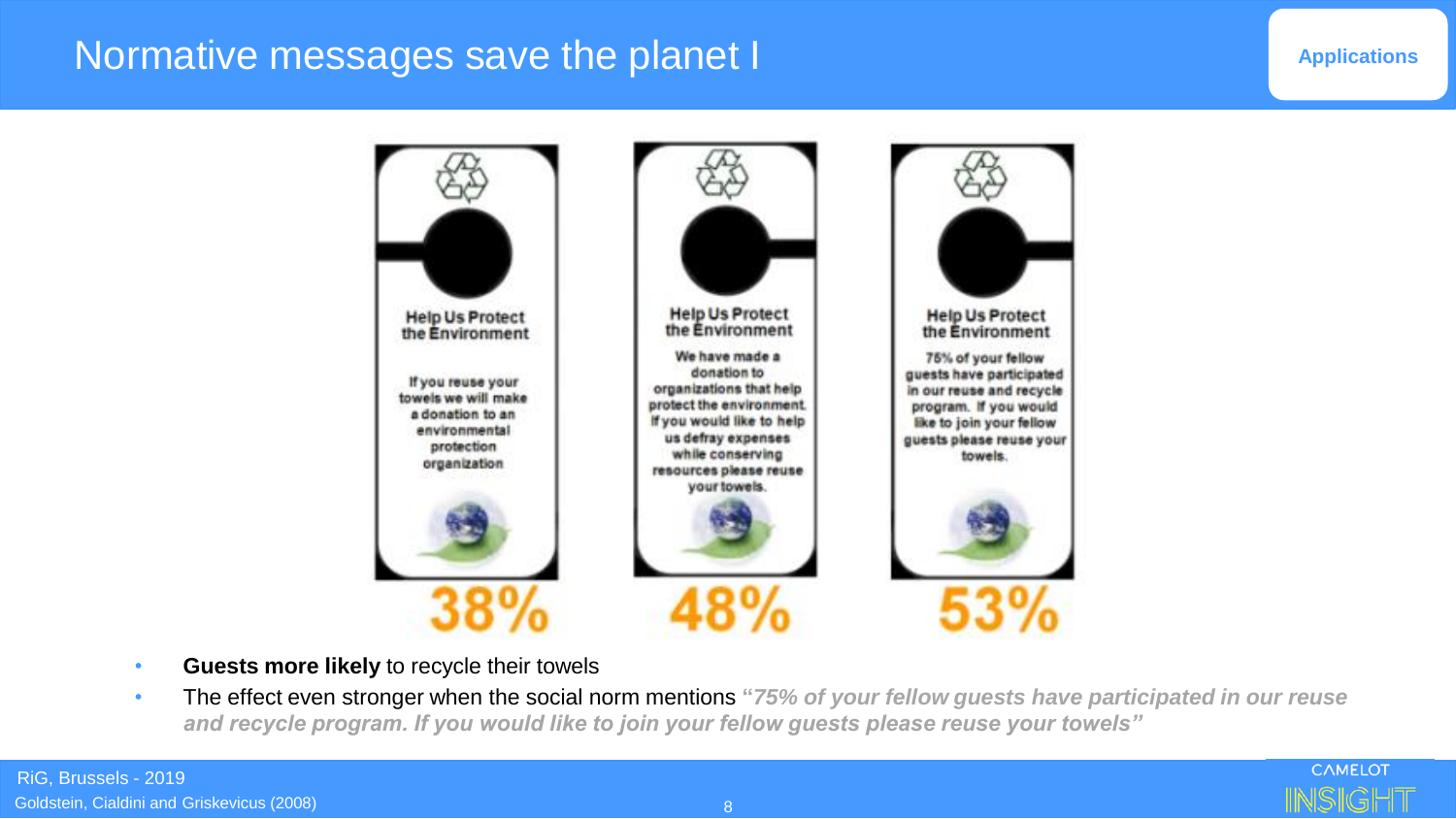## Here's how you compare to neighbors



- **Schultz et al (2007)** gave residents **information about their energy use and how it compared to their neighbors**
- **High spenders became more conservative**

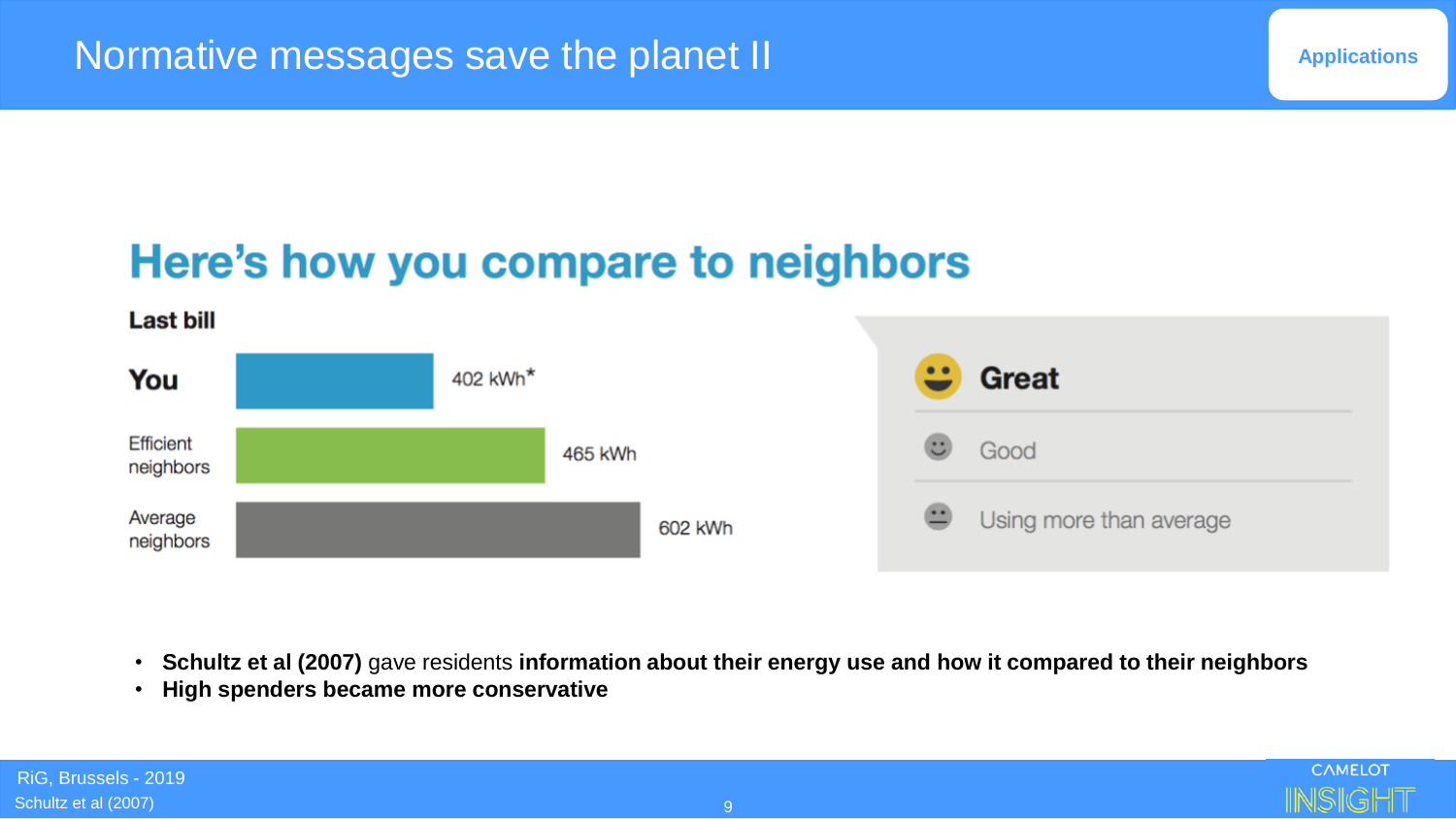- Variety of timeframes, immediacy of feedback, design of message and measurement of impact
- Some used personalised feedback, and some used normative feedback, or both
- Varying degrees of effectiveness, but most studies showed impacts on:
	- Number of days gambled
	- Perception of gambling frequency norms
	- Lower levels of risk-taking
	- Recucing perceived norms for quantities lost and won,
	- Lower problem gambling score

#### • **Auer & Griffiths (2015)**

- "*We would like to inform you, that you have just played 1,000 slot games. Only a few people play more than 1,000 slot games. The chance of winning does not increase with the duration of the session. Taking a break often helps, and you can choose the duration of the break*"
- All studies except Auer & Griffiths relied on self-reported impacts

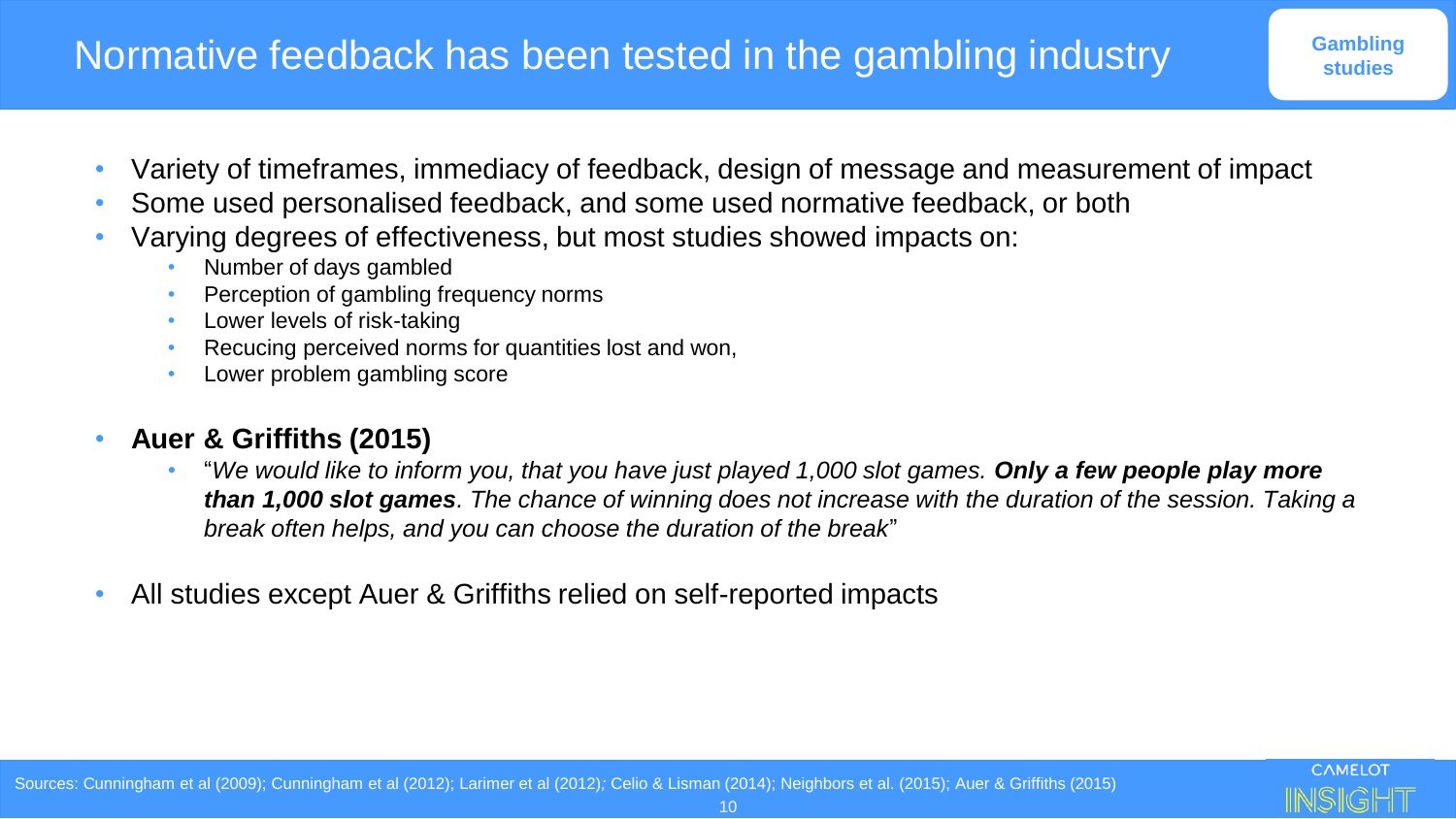#### Social norms trial at Camelot

**Camelot trial**

- Email messages varied on:
	- Type: Personalized & Normative vs. Normative only
	- Tone: Negative vs. Positive
	- **Direction: Tell vs. Suggest**
- Sample was segmented by:
	- Severity of problem play with IWGs: As identified by our analytics modes (four groups)
	- Control groups: Were treated as healthy players and didn't receive any interventions

We've noticed that you're spending a lot more than the average GameStore player. Sometimes it can be helpful to compare your spend with others. **The average GameStore player deposits £10 into their wallet per week.**

Maybe it's time to review your **spend and play limits in your account?** You can do this at any time.

We want to make sure that playing GameStore is always fun. To check how much you're spending, it's always a good for players to compare their weekly spend with others. **Did you know on average GameStore player deposits £10 into their account per week?** If you haven't already, please **set spend and play limits in your account.**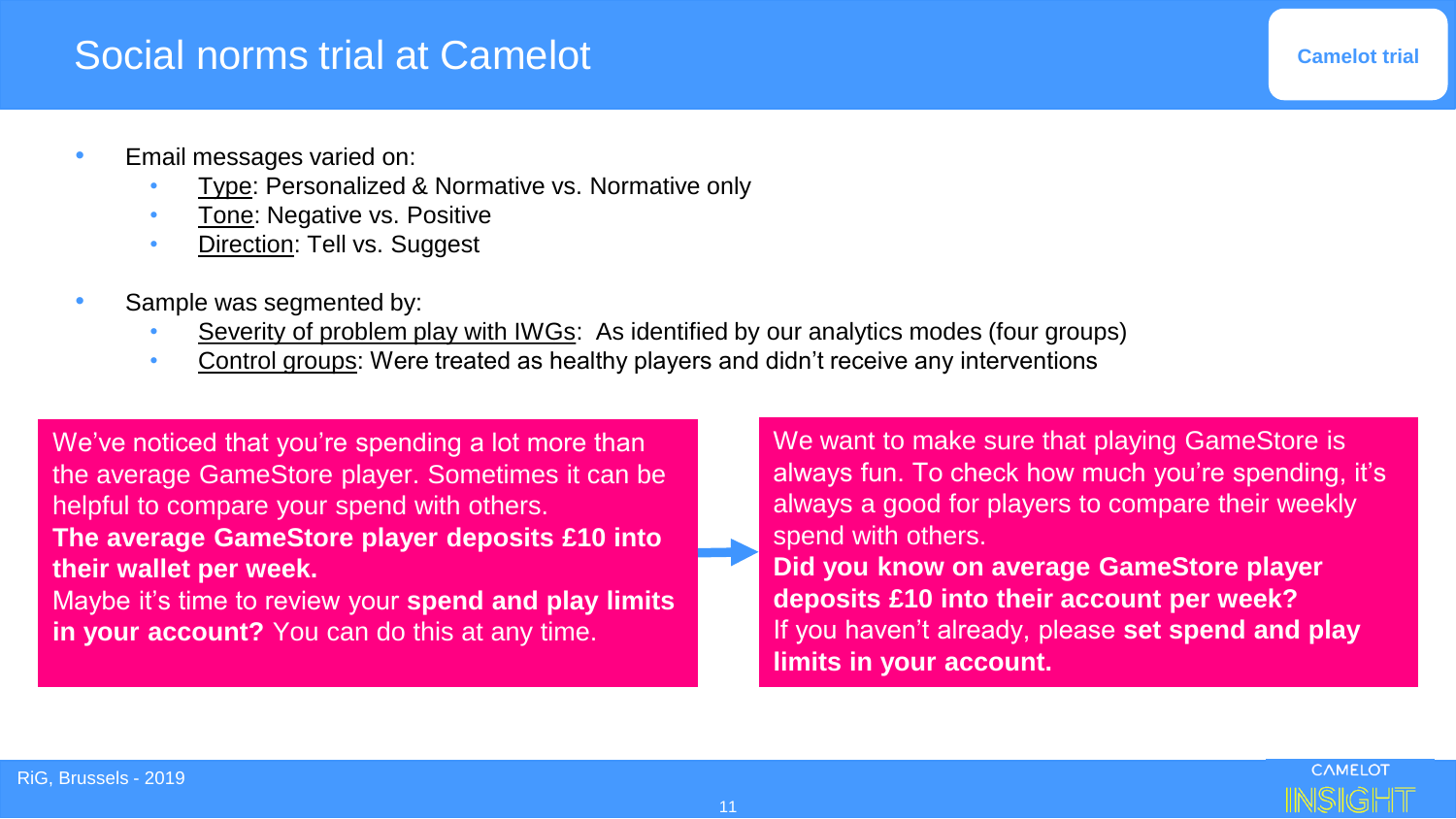### Results: Social Norms message reduced play significantly

| <b>Camelot trial</b> |  |  |
|----------------------|--|--|
|                      |  |  |

| <b>Player Group</b> | <b>Intervention</b>                          | <b>Effect (Decrease in play)</b> |
|---------------------|----------------------------------------------|----------------------------------|
| Group 1             | Email P/N; Negative; Suggest; Spend and play | Significant ** (greatest)        |
|                     | Email P/N + NoComms                          | Significant **                   |
|                     | Control                                      |                                  |
| Group 2             | Email N; Positive; Tell; Spend and play      | Significant **                   |
|                     | <b>Email N + NoComms</b>                     | Significant **                   |
|                     | Control                                      |                                  |
| Group 3             | Email N; Negative; Suggest; Spend soft       | Significant **                   |
|                     | Email N + NoComms                            | Significant **                   |
|                     | Control                                      |                                  |
| Group 4             | Email P/N; Positive; Tell; Spend             | Significant **                   |
|                     | Email P/N + NoComms                          | Significant ** (least)           |
|                     | Control                                      |                                  |

- No comms had no real impact
- Control group did self-regulate
- All the interventions were more effective than the control
- 'Worst' players responded to more negative messages that gave both personalised and normative feedback
- Phase 2 involved adjusting the content slightly and getting to the 'best' wording
- Most effective intervention saw a 16% reduction in "played since" vs control

*P = personalized feedback N = normative feedback NoComms = no marketing communications*